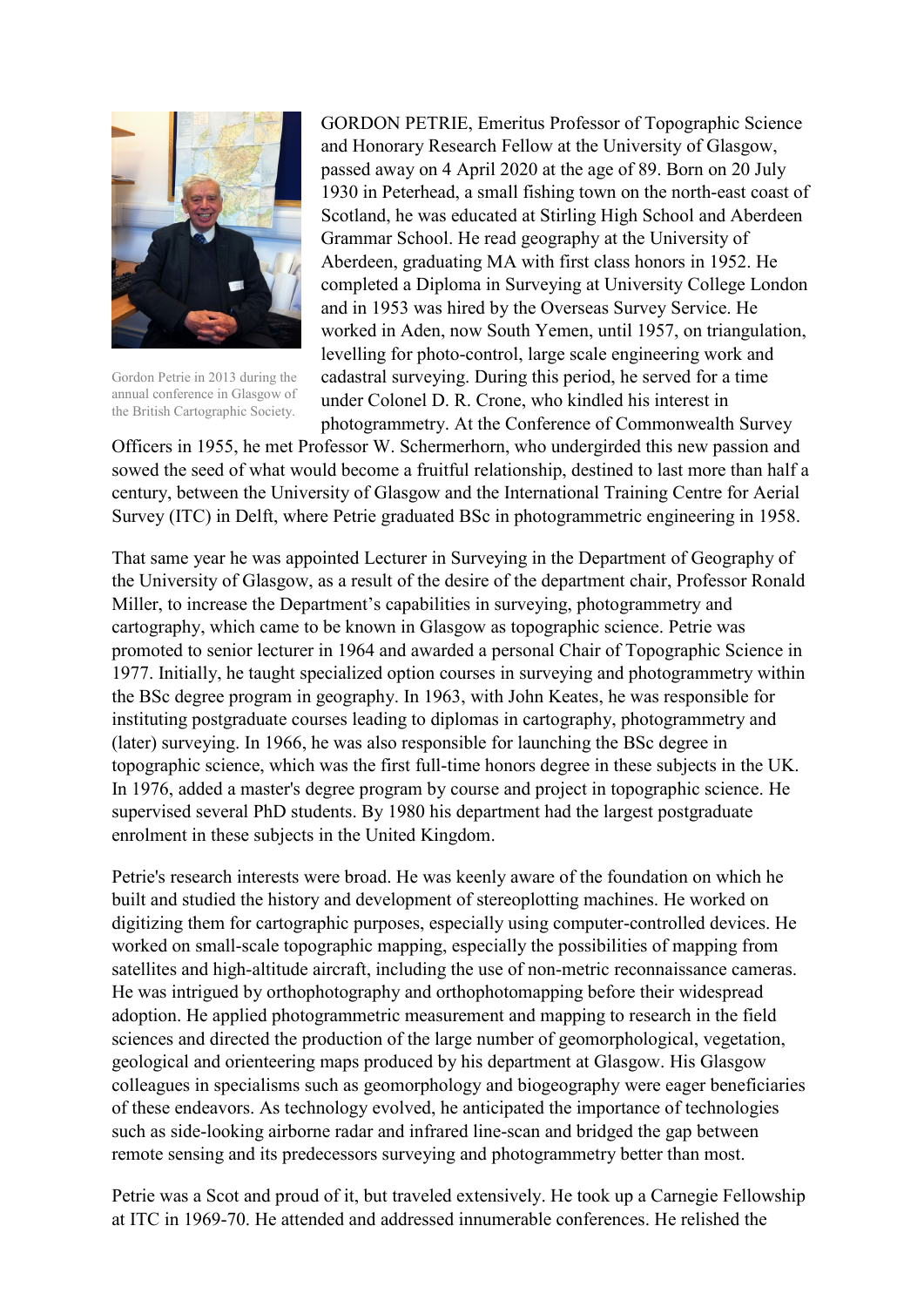semesters he spent at the University of Georgia (twice) and Miami University of Ohio. He directed and participated in a large program of mapping glaciers in Switzerland, Iceland, Norway and Alaska to detect glacial and landform changes. From 1971 to 1973, he was a member of the European Research Panel in Geodesy, Photogrammetry, Cartography and Geography of the United States Engineer Topographic Laboratories. With P. J. Carmody from the University of Newcastle upon Tyne, he visited the Sudan to advise on the setting up of university courses in surveying and photogrammetry. He was consulted by Professor M. A. R. Cooper, regarding the mapping of Stone Age shelters in Swaziland. He was British National Correspondent for the International Society for Photogrammetry (ISP) Commission VI for 1966-74, for Commission II for 1974-77 and for Commission IV for 1977-79. He was a member of the ISP specialist working groups on standard tests, digitising and automation. Petrie had a wide and catholic list of publications.

Petrie married twice, first to Dorothy Bewick in 1953. There were three children, but the marriage was ultimately unsuccessful. Petrie met Kari Dahl, an ITC alumna, two further children were born and the couple married in 1991. His long, happy relationship with Dahl resulted in research into Dahl instruments for photogrammetry and surveying. Both wives and one son predeceased him. There were five grandchildren. In the last years of his life, his companion Jean McCulloch supported him and they enjoyed contented times together, based on common interests such as cycling and concerts.

Much more could be said further to demonstrate the extraordinary contribution which Petrie made to British photogrammetry, both at home and internationally. Since the demise of Professor E. H. Thompson in 1976, he was for some time the doyen of UK academic topographic science, which was taught in several university departments and recognized worldwide. Those who heard him speak, either in formal settings such as the lecture room or conference stage, or in less formal conversation, could not but be impressed by the breadth of his reading, the depth of his knowledge, the grasp of detail, the clarity and perception of his intellect and his command of the English language.

Petrie was perhaps more of a teacher than a researcher, though his work on the histories of stereoplotters and map-making go deep, involving heavy use of original source materials and personal interviews. He was generous with his time in a manner that is not so easy today. He would take the time for one-on-one meetings to explain concepts to troubled undergraduates and did all his own grading of essays and practical work, methodically marking all errors, whether technical, spelling, grammar or syntax, usually with his vivid purple pen. Many of his publications were review papers, meticulous contributions involving reflection on the development path of the subject – or category of instrumentation – followed by painstaking teasing out of all the detail he required. He liked to introduce a taxonomy of whatever he was presenting: undergraduates up to the 1970s did not go short of classifications of analog stereoplotters. Many of his contributions followed this template, in both professional periodicals and, especially late in his career, more popular but less exalted publications: introduce a technology or instrument type, with clear exposition, usually illustrated by original graphics created by technical staff at the University of Glasgow; provide a taxonomy; then consolidate with characteristics of exemplars of each class in the taxonomy. This approach is didactic and valuable. It has found followers, for example, in the readership of the two editions of the highly regarded *Topographic Laser Ranging and Scanning: Principles and Processing*, edited by Jie Shan and Charles Toth. Many more papers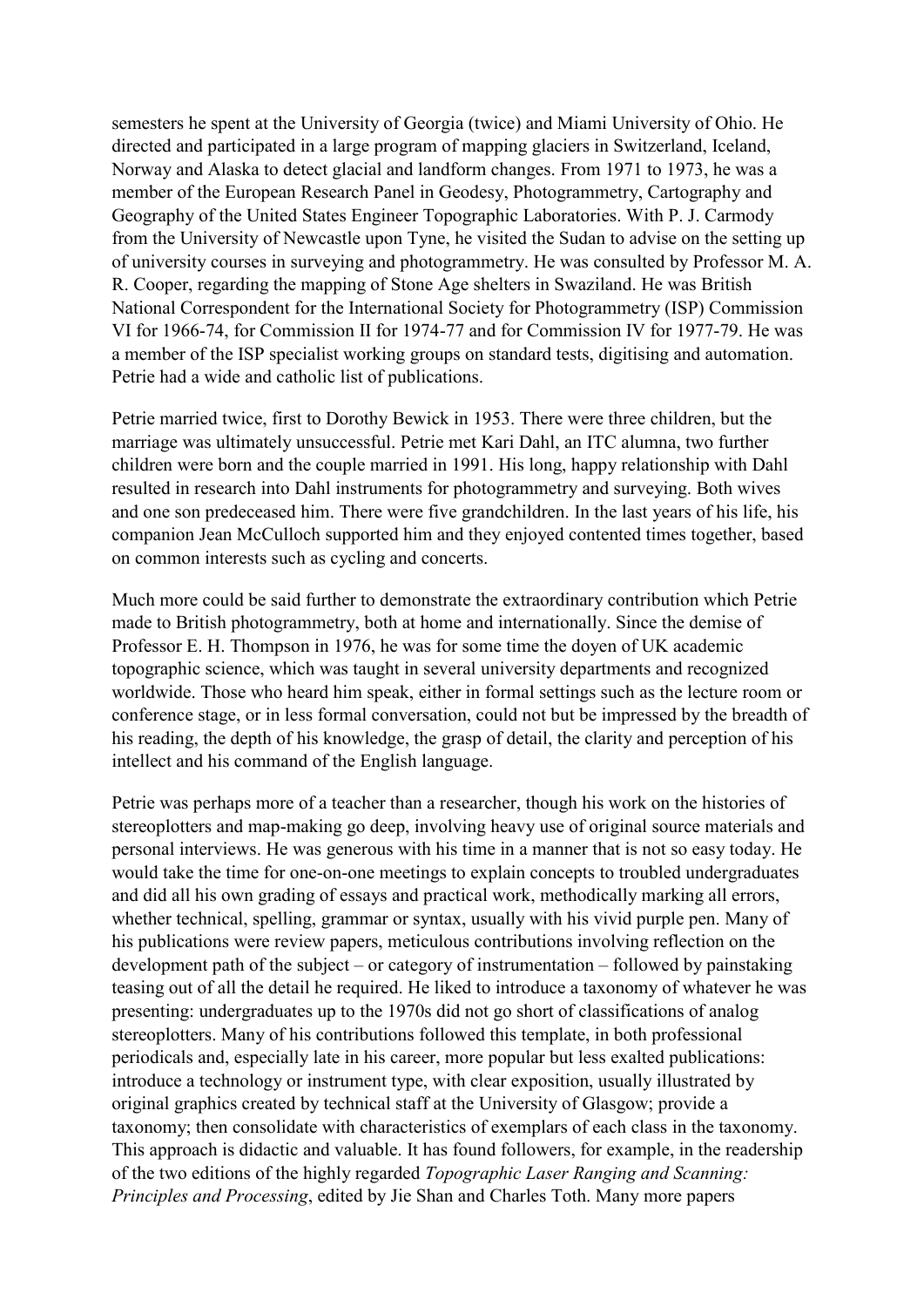proselytized topographic science to audiences less well versed in its capabilities, such as a piece on orthorectification in *Transactions of the Institute of British* Geographers in 1977.

For the writer and, doubtless, many readers of this account, the most telling aspect of Petrie's academic duties was the career advice he gave to undergraduates. Often this involved leaving Scotland to pursue graduate degrees or take up posts in locations that must have seemed very exotic to the young Scots sitting in his brimming study. They absorbed his counsel, then ranged far and wide in exciting careers, which they would perhaps have left undiscovered had it not been for his encouragement. Petrie was fond of his students and maintained a list of graduates and diplomates with information about their whereabouts after leaving Glasgow.

Petrie was a staunch member of The Photogrammetric Society, which awarded him the President's Essay Prize in 1959, for a submission he had made under a pseudonym; the President's Medal in 1979; and honorary membership in 1995. Other honors included the 2006 Photogrammetric Award (Fairchild) in 2006 and the Bartholomew Globe by the Royal Scottish Geographical Society in 2008.

As funding crises and departmental amalgamations beset the universities, Petrie's academic position in Glasgow reached a dramatic denouement. He and his colleague Barry Methley (ITC alumnus) decided to retire early, on condition that the University used the funds thus released for a new, full-time position in topographic science. Gordon continued part-time into 1995 and topographic science marched on, albeit with changes in the courses: a postgraduate Diploma in Digital Mapping & Automated Cartography introduced about 40 years ago was one of the earliest programmes that most would label GIS, and there is now a suite of taught master's degrees. Naturally, too, the relationship between topographic science and the other pillars of modern academic geography has evolved over the decades.

Petrie's passing ended an era. He had been a leader in UK photogrammetric education and practice for more than half a century. The University of Glasgow became a top school in topographic science as a result of his efforts. Students who had passed through his care traveled the world to follow the profession and contributed to the leadership of surveying and mapping on a global scale. All of them will remember his enthusiasm, patience and insistence on the highest of standards. We all suffer the loss.

On 8 March 2020, Petrie e-mailed Stuart Granshaw, editor of *The Photogrammetric Record*, that he was, still engaged in a number of topics, including further investigations into the historic aerial photography of Ethiopia; more delving into the archives of Barr & Stroud Ltd., a Glasgow optical engineering firm involved in photogrammetric and surveying instrumentation; a new study of the secret pre-WW-II spy flights over Germany; and a book chapter on mobile mapping.

The restrictions associated with covid-19 resulted in a very sparsely attended funeral (as a result, an event celebrating Petrie's life is planned to take place in Glasgow in 2021). The eulogy from the eldest son, Donald, was a fine, lively encapsulation of Petrie as family man. For those of us unable to be present, the order of service, made available by the officiant, University of Glasgow chaplain Reverend Stuart MacQuarrie, was poignant. The service concluded with the apposite words of Robert Burns's *Epitaph on my own Friend*. Let us remember Gordon Petrie, photogrammetrist, teacher, researcher, mentor, husband, father, grandfather, enthusiast, with an excerpt: "An honest man here lies at rest, As e'er God with